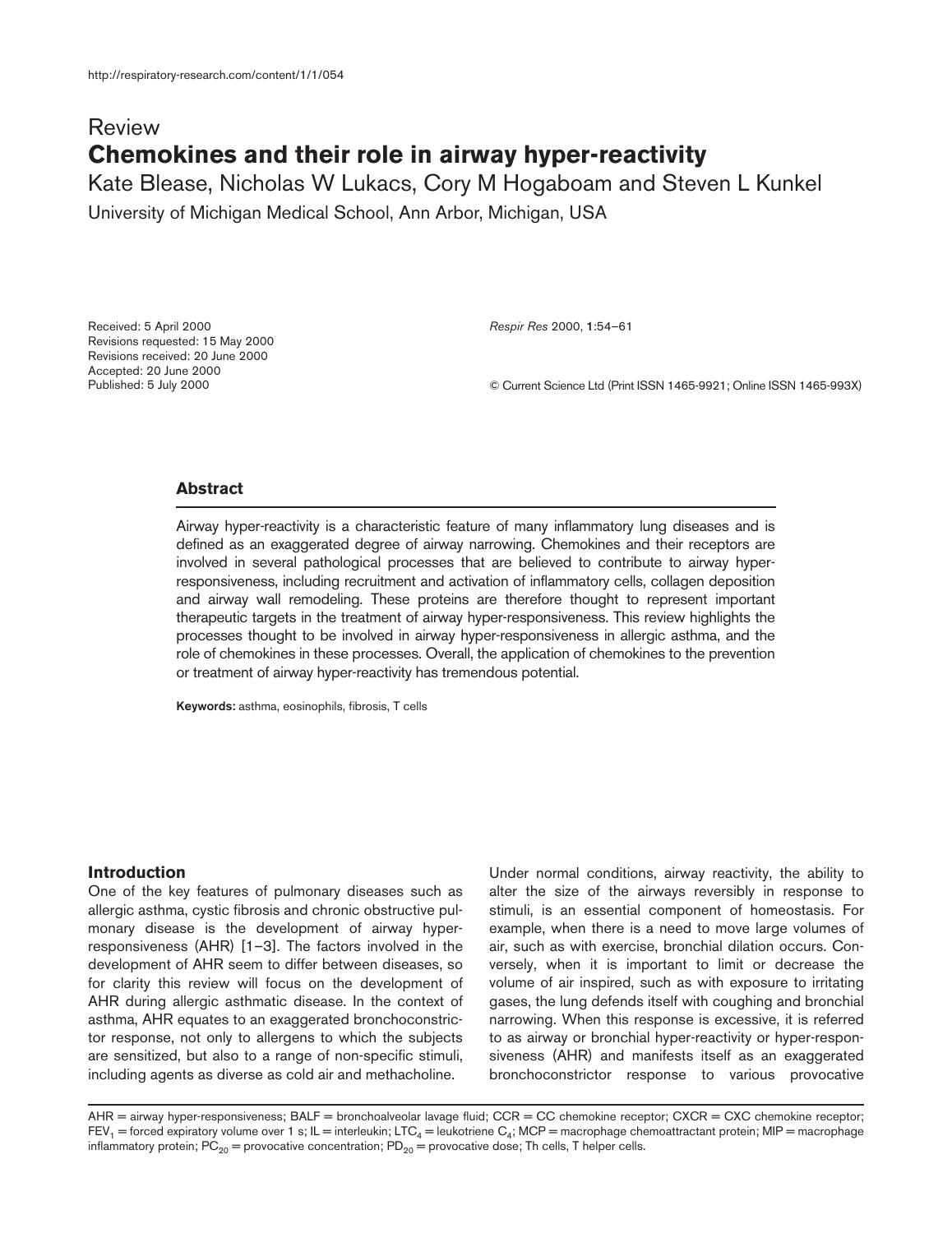## **Table 1**

#### **Chemokine receptors and their ligands**

| CXC chemokine receptors                                 | CC chemokine receptors                              |
|---------------------------------------------------------|-----------------------------------------------------|
| CXCR1: IL-8, GCP-2                                      | CCR1: MIP-1 $\alpha$ , RANTES, MCP-3, MIP- $\delta$ |
| CXCR2: IL-8, GCP-2, $GRO\alpha, \beta, \gamma$ , ENA-78 | CCR2: MCP-1 to MCP-5                                |
| CXCR3: IP-10, MIG, ITAC                                 | CCR3: Eotaxin, MCP-3,4, RANTES                      |
| CXCR4: SDF-1                                            | CCR4: TARC, MDC                                     |
| CXCR5: BCA                                              | CCR5: MIP-1 $\alpha$ , RANTES, MIP-1 $\beta$        |
|                                                         | CCR6: LARC, MIP-3 $\alpha$                          |
|                                                         | $CCR7: SLC, MIP-3\beta$                             |
|                                                         | CCR8: I-309, TARC, MIP-1 $\beta$                    |
|                                                         | CCR9: MIP-1 $\alpha$ , $\beta$ , MCP-1, MCP-5       |
|                                                         | CCR10: SLC, LARC, BLC-1, ESkine                     |
|                                                         | CCR11: MCP-1 to MCP-5, eotaxin                      |

GCP-2, granulocyte chemotactic protein-2; GRO, growth-related oncogene; IP-10, γ-interferon-inducible protein 10; MIG, monokine-induced by γ-interferon; TARC = T cell and activation-related chemokine; SLC = secondary lymphoid tissue chemokine; SDF-1, stromal cell-derived factor; BCA, B-cell chemoattractant; ENA, epithelial cell-derived neutrophil-activating factor; RANTES, regulated upon activation normal T cell expressed and secreted; ITAC, interferon-inducible  $T$  cell  $\alpha$  chemoattractant.

agents. Measurements of AHR have traditionally been used to identify individuals who are at risk of developing asthma or related illnesses. The essential feature to these tests is to provide stimuli of varying intensity, such as methacholine, to the airways of the individual and record the decrease in lung function that develops. The resulting stimulus–response curve that develops is then analyzed to determine the quantity of agent required to produce a given degree of obstruction as measured by various spirometric or plethysmographic variables. Such changes are usually expressed as a percentage decrease in forced expiratory volume over 1 s (FEV<sub>1</sub>). The three variables that are most often examined in quantifying the magnitude of the response are the concentration of an agonist that induces a fixed decrease in lung function (ie a 20% decrease in  $FEV<sub>1</sub>$ , the slope of the dose–response curve, and the dose at which a plateau can be produced. Typically, the response is expressed as either a provocative dose (PD<sub>20</sub>) or a provocative concentration (PC<sub>20</sub>).

How this hyper-responsive state is acquired is poorly understood; however, in general, as the disease process becomes more severe the airways become more responsive. At present it is believed that AHR can result from the coordination of several mechanisms, some or all of which might be operative in individual asthmatics. In asthma a relationship seems to exist between the inflammatory state of the airways and the severity of hyper-responsiveness. In addition, airway remodeling, including smooth muscle hyperplasia/hypertrophy, collagen deposition and subepithelial fibrosis, might contribute to the development of AHR [4–6]. Because recent work in the field of chemokine biology has highlighted a role for these proteins in many of these inflammatory processes, chemokines might be intimately involved in the initiation and maintenance of AHR. In this regard, chemokines could be attractive therapeutic targets for the treatment of pulmonary disease with an AHR component, in particular asthma.

#### **Introduction to chemokines**

During the past decade, our understanding of the mechanisms involved in the initiation and maintenance of pulmonary disease has been greatly aided by advances in the field of chemokine biology. Chemokines comprise four supergene families, classified into groups on the basis of the number and arrangement of conserved amino acid sequences at the N terminus. Two of these families (the CC and CXC chemokine groups) contain over 50 identified ligands and at least 14 individual receptors (Table 1). Two additional chemokine families (C and  $CX<sub>3</sub>C$  chemokines) are small and contain, respectively, lymphotactin and fractalkine as their members. Recent knowledge of this superfamily has grown significantly as a result of the availability of large databases of expressed sequence tags and bioinformatics [7]. Furthermore, characterization of these chemokines *in vivo* has identified multiple roles within inflammation, including the regulation of leukocyte trafficking, the immunomodulation of leukocyte activation, fibrosis, angiogenesis, hematopoiesis and organogenesis [8].

The biological effects of chemokines are mediated by the interaction of these soluble proteins with specific receptors, which belong to the superfamily of seven-transmembrane G-protein-coupled receptors. So far, 11 CC chemokine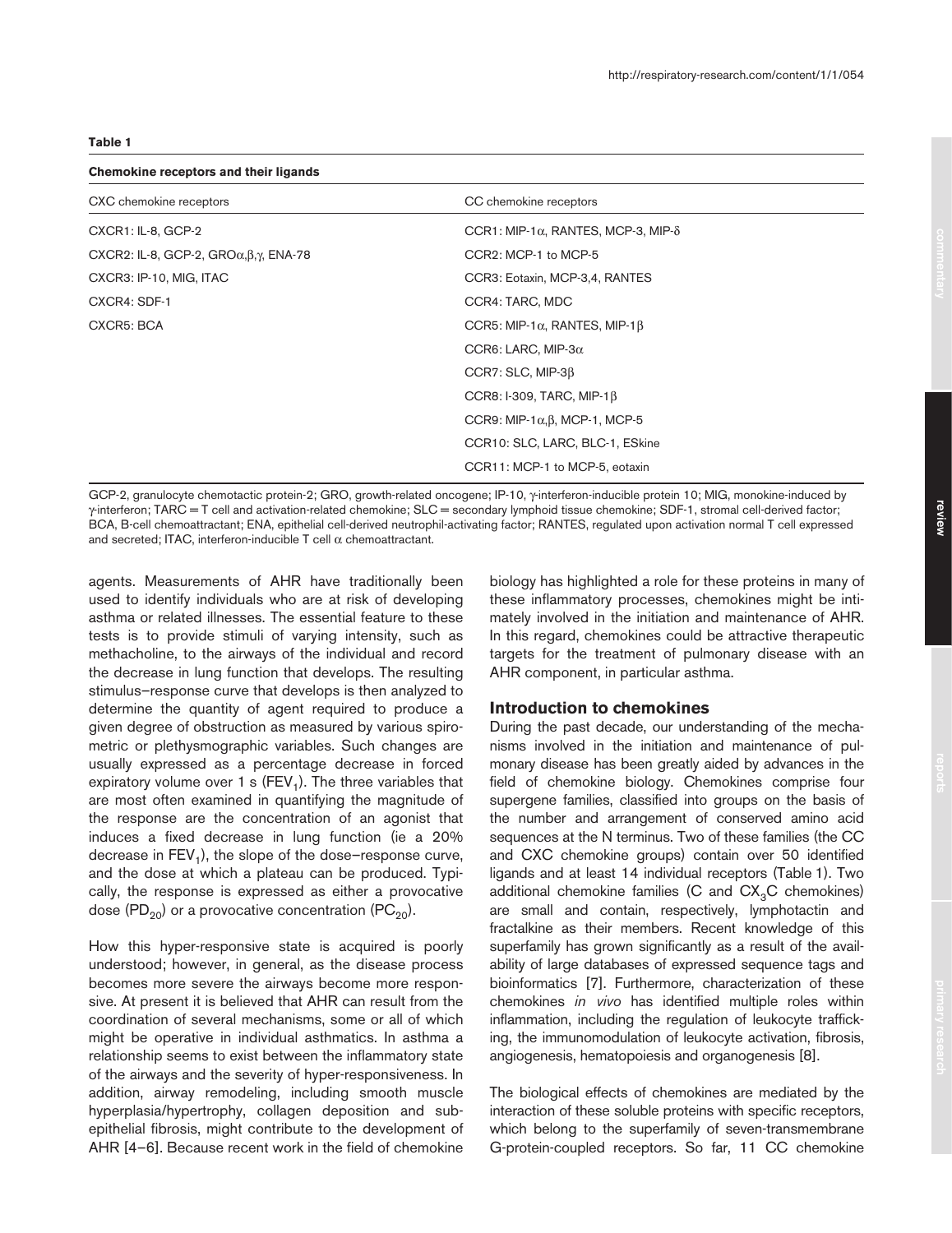receptors, five CXC chemokine receptors, one  $CX<sub>3</sub>C$ chemokine receptor and one C chemokine receptor have been characterized [7,9]. Chemokine receptors exhibit multiple ligand specificity, although the chemokine–ligand promiscuity does not usually cross the boundaries between CC and CXC, except for the promiscuous duffy antigen receptor complex that is believed to act as a sink for unbound chemokines. Chemokine receptor distribution on leukocytes confers selective chemoattractant activities for leukocyte subsets, making them ideal candidates for a role in leukocyte subset trafficking at sites of inflammation; that is, getting the correct subpopulation of cells to migrate into the tissue. Whereas CXC chemokines such as interleukin-8 (IL-8) activate predominantly neutrophils, CC chemokines such as RANTES and eotaxin target a variety of cell types including macrophages, eosinophils and basophils. However, controversial results have been published regarding this distinct chemokine receptor profile on leukocytes, particularly in allergic diseases. It has been shown recently that, after the appropriate stimuli, the CC chemokine receptors CCR1 and CCR3 can be expressed on neutrophils, indicating a wider role for CC chemokines than mononuclear cell activation and recruitment [10,11]. Furthermore, both the CXC chemokine receptors CXCR1 and CXCR2 have been identified on eosinophils in addition to neutrophils [12]. However, chemokine receptor expression is not limited to inflammatory cells. It is interesting to note that structural cells such as epithelial cells, endothelial cells, smooth muscle cells and fibroblasts also express chemokine receptors and are able to produce chemokines; they are therefore capable of contributing to a wide range of biological functions [13–15].

Once chemokines are released, they can have profound and longlasting biological effects both in the microenvironment of their release and at distant sites. These effects, including leukocyte recruitment and activation, smooth muscle proliferation, regulation of collagen deposition and coordination of fibrosis, might have key individual roles in the establishment and maintenance of AHR [4,5].

#### **Chemokines and leukocyte recruitment in AHR**

Studies in both animals and humans have demonstrated a positive correlation between the inflammatory state of the airways and the severity of AHR. However, because the type and cause of this inflammation, as well as the extent and consequences of the inflammatory process, vary between different diseases exhibiting AHR (Table 2), the direct contribution of individual cell types or chemokines to AHR is not yet clearly understood. As discussed above, the distinct pattern of chemokine receptors on leukocytes means that chemokines can exert effects on particular leukocyte subsets. Therefore, the selective recruitment of leukocytes to sites of inflammation in these diseases is strongly influenced by the temporal pattern of chemokine expression.

#### **Table 2**

| obstructive pulmonary disease |                                       |
|-------------------------------|---------------------------------------|
| Asthma                        | Chronic obstructive pulmonary disease |
| T lymphocytes, CD4            | T lymphocytes, CD8                    |
| CD25                          | CD25, VLA-1                           |
| Eosinophilia                  | Mild eosinophilia                     |
| Activated eosinophils         | Non-activated eosinophils             |
| Mast cells                    | Mast cells                            |
| Neutrophils                   | Neutrophils                           |
|                               | Macrophages                           |

# **Cellular infiltrate in the airway wall in asthma and chronic**

### **Eosinophil recruitment and AHR**

Lung eosinophilia is a fundamental trait of allergic asthma, and infiltration of the airways by eosinophils seems to be central in the pathogenesis of this disease [16–18]. Eosinophils and their products have been identified in sputum, bronchoalveolar lavage fluid (BALF) and biopsy material of the airways of patients with asthma. Furthermore, the number of these cells and the amount of their products correlate with the severity of airway reactivity [16,17,19,20].

Eosinophils contribute to the development of AHR through the activation, degranulation and release of proteins and oxidative products stored in their granules. These proteins include major basic protein (MBP), eosinophil cationic protein (ECP), eosinophil-derived neurotoxin (EDN) and eosinophil peroxidase (EPO). In addition, eosinophils generate oxidative products and lipid mediators, including platelet-activating factor and leukotriene  $C_4$  (LTC<sub>4</sub>). The generation of these cytotoxic products can cause extensive tissue damage and enhance the accumulation of inflammatory cells. Damage to airway epithelium appears to correlate with airway hyper-reactivity because the loss of epithelium leads to the exposure of 'irritant' receptors of nerves, which might increase the response of the airways to various stimuli.

Several chemokines, including macrophage chemoattractant protein (MCP)-3, macrophage inflammatory protein (MIP)-1α, MCP-4, RANTES and eotaxin, elicit the migration of eosinophils [21–23] and can confer some degree of selectivity on eosinophil recruitment. Specifically, eotaxin, a potent activator of eosinophils and T helper 2 (Th2) lymphocytes, interacts with CCR3 expressed on eosinophils [24–28] to cause both degranulation and chemotaxis of eosinophils [29,30]. Elevated levels of eotaxin detected in the sputum of asthmatics has been shown to be correlated with increased eosinophil numbers and eosinophil cationic protein levels [31]. In several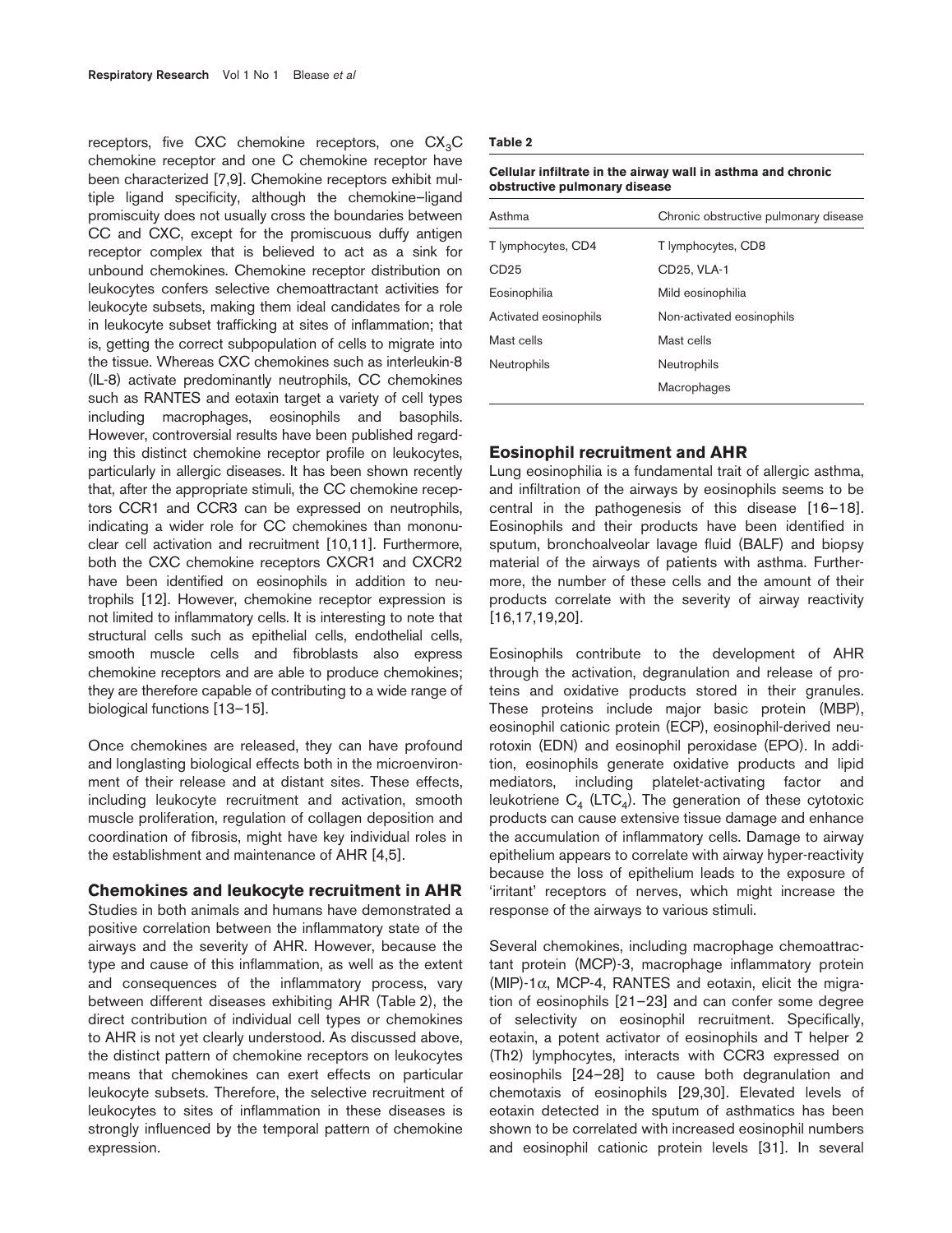murine models of asthma, a pronounced lung eosinophilia was associated with an increase in eotaxin expression; a neutralizing antibody against eotaxin significantly inhibited eosinophil infiltration after antigen challenge and decreased AHR in these animals [28]. Contrasting effects on eosinophil recruitment and AHR have been demonstrated in eotaxin gene-deficient mice, possibly owing to the presence of the other, recently identified, CCR3-specific ligands eotaxin-2 and eotaxin-3 [32,33]. In addition to eosinophil chemotaxis and activation, eotaxin, in combination with IL-5, has been shown to mobilize eosinophils from the bone marrow, thereby increasing circulating numbers of eosinophils within the blood [34]. However, eotaxin is not the only chemokine able to modulate eosinophil accumulation within the lung. Murine models of allergic inflammation have shown the movement of eosinophils during the early stages of asthma to be dependent on RANTES and MIP-1 $α$ , whereas eotaxin has been shown to be necessary for eosinophil accumulation during chronic stages of the response [35,36]. Therefore, to target chemokines for therapeutic intervention effectively it is essential to understand the temporal pattern of chemokine release.

# **Chemokine-induced recruitment of Th2 cells and AHR**

In addition to eosinophils, T cells constitute a large proportion of the inflammatory cells within the lungs of asthmatics. Indeed, T-cell-mediated immune responses are believed to be important contributors to AHR in asthmatic patients through the release of chemokines and cytokines that enhance lung inflammation, favor the production of IgE, activate eosinophils and mast cells, and directly enhance AHR [37–39]. The observation that T cells have a role in AHR is supported by findings that the transfer of T cells from a hyper-responsive mouse strain into a hyporeactive strain induces non-specific airway reactivity [40]. Furthermore, a characterization of lymphocyte populations in asthmatics and non-asthmatics has demonstrated differences in T cell subtypes in biopsy specimens and BALF from patients with asthma: in asthmatics, significantly higher numbers of Th2-type cells were seen than in control subjects, whereas there was no difference in the number of Th1-type cells [41]. Th2-type cells can be distinguished by the profile of cytokines that they produce, such as IL-4, IL-13 and IL-5, which favor the production of IgE and the growth and activation of eosinophils and mast cells, in addition to enhancing AHR *in vivo* [37–39].

Although lymphocytes have long been known to accumulate at sites of immune and inflammatory reactions, attractants that induce these responses have been identified only recently. RANTES, MIP-1 $\alpha$  and MIP-1 $\beta$  were the first chemokines for which lymphocyte-chemotactic activity was reported. The monocyte-chemotactic proteins (MCP-1, MCP-2, MCP-3 and MCP-4) are also potent attractants

of T lymphocytes. Gonzalo *et al* [28], using neutralizing antibodies directed against MCP-1 or MCP-5, significantly attenuated the recruitment of both eosinophils and T cells to the lung in a murine model of ovalbumin-induced airway inflammation, and drastically reduced AHR. In contrast, the neutralization of MIP-1 $\alpha$  caused only a slight reduction in eosinophilia and AHR, and had no effect on T cell accumulation [28]. In a separate study by Lukacs *et al* [42•], neutralization of MIP-1α or RANTES had no effect on AHR in a murine model of allergy, although eosinophilia was reduced significantly.

The expression of chemokine receptors on lymphocytes and their responsiveness to chemokines vary considerably between subsets. CCR5 is expressed preferentially in Th1 cells, whereas CCR3 and CCR4 seem to be characteristic of Th2 cells [43,44]. It is therefore not suprising that chemokines that preferentially recruit Th2-type cells have recently been identified. A number of chemokines have been shown to have the ability to recruit Th2-type cells preferentially, including monocyte-derived chemokine (MDC) and I-309 [45,46]. T cells recruited to the lung by these chemokines may regulate the persistence and activation of other cells such as eosinophils or mast cells in the airways of patients with asthma via both direct contact and through the release of other inflammatory mediators which contribute to enhanced AHR.

## **Mast cells and AHR**

Mast cells that are located in mucosal and peribronchovascular areas of the lung are known to be important in allergic reactions within the lung. These cells have the capacity to release a variety of mediators that can cause acute bronchospasm, activate and/or attract other inflammatory cells in the lung, and possibly increase AHR [47]. Indeed, there is a strong correlation between amounts of histamine in the airways of allergic asthmatics and sensitivity of the airways to methacholine [48,49].

MCP-1, a CC chemokine that binds CCR2, has been shown to induce AHR by the activation of mast cells in the lung. Activation of mast cells with MCP-1 causes the release of histamine, leukotrienes, platelet-activating factor and various proteases that either directly mediate changes in AHR or further enhance the recruitment of leukocytes to the lungs [36]. Increased levels of MCP-1, in murine models of allergic inflammation, have been shown to activate mast cells directly [36]. In addition, increased levels of MCP-1 have been detected in BALF and bronchial tissue from patients with atopic asthma in comparison with controls [50,51]. With the use of a murine model of cockroach antigen-induced allergic airway inflammation, it has been demonstrated that anti-MCP-1 antibodies inhibit AHR to methacholine and attenuate histamine release into the BALF; furthermore, in normal mice, instillation of MCP-1 induced prolonged airway hyper-reactivity and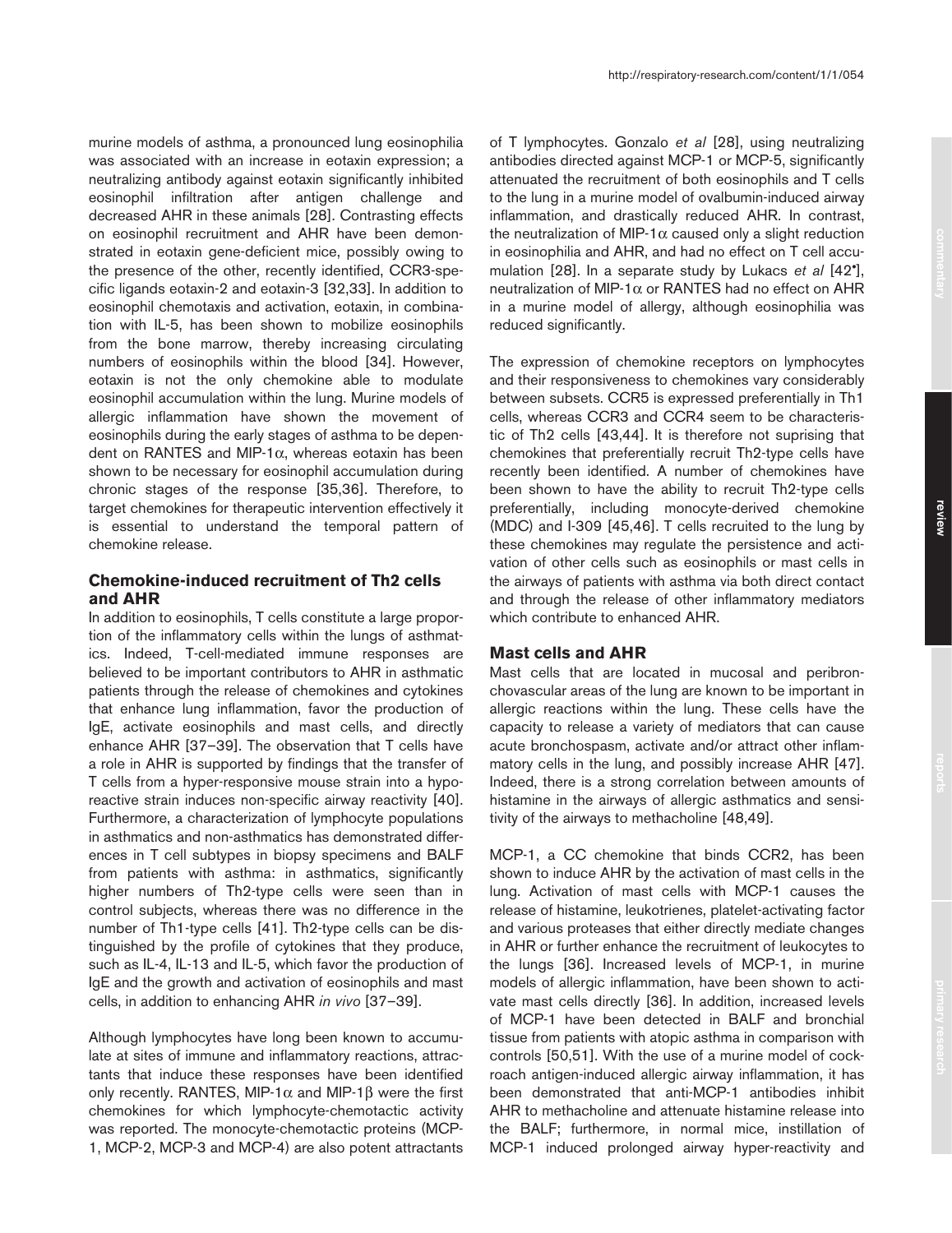histamine release. In addition, MCP-1 directly induced pulmonary mast cell degranulation *in vitro* [36]. In asthmatic patients, histamine and  $LTC<sub>4</sub>$  either directly induce AHR or facilitate the recruitment of leukocytes to the lungs to induce AHR indirectly [52,53]. Thus, the induction and evolution of allergic airway inflammation which is dependent on the temporal expression of multiple chemokines and their ligands have been shown to play a key role in the establishment of AHR.

## **The role of airway remodeling and subepithelial fibrosis in AHR**

Although several studies show a direct correlation between AHR and airway inflammation, the causal relationship between leukocyte infiltration and AHR has not been finally settled. There is a discordance in the findings between investigative groups who have studied the relationship between airway inflammation, as assessed by cellular infiltration, and AHR. Some groups have shown a strong relationship between the presence of inflammatory cells and enhanced airway responsiveness [16,17,19,20], whereas other groups have failed to establish such a relationship [18,54–57]. The conflicting evidence might reflect the reality that other factors in addition to, or distinct from, airway inflammation may modulate AHR. Of particular interest is the role that airway remodeling and subepithelial fibrosis play in AHR.

## **Airway wall thickening, airway smooth muscle hypertrophy and subepithelial fibrosis in AHR**

Histologic studies have reported a marked increase in the amount of smooth muscle in airways from asthmatic subjects; this abnormality, along with airway inflammation, is thought to contribute to AHR. It is believed that increased smooth muscle mass would allow the development of greater force and enhanced narrowing of the airway lumen to a given contractile stimulus. It has also been shown that smooth muscle cells can display different phenotypes depending on their environment or culture conditions. Smooth muscle cells have been shown to exhibit a classical contractile phenotype and also a proliferative– synthetic phenotype, which are capable of producing proinflammatory cytokines, chemokines and growth factors that further affect the environment within the lung [58]. Airway smooth muscle cells releasing chemokines such as eotaxin, RANTES, MCP-1, MCP-2 and MCP-3 [59–61] augment inflammatory responses within the lung such as leukocyte recruitment and activation, as discussed previously, that further exacerbate AHR. Because the increase in bronchial smooth muscle mass in asthma is due to cell hypertrophy in addition to hyperplasia [62], the potential relevance of phenotype plasticity and its possible relationship to altered function of smooth muscle in disease states has been suggested. Allergic sensitization and exposure to certain cytokines elicit significant functional changes [39,63,64] that can alter both contractile and

#### **Table 3**

#### **Elevated chemokines in allergic asthmatic lungs shown in vivo to participate in AHR**

| Chemokine elevated<br>in allergic asthmatics | In vivo evidence for<br>involvement in<br>AHR so far |
|----------------------------------------------|------------------------------------------------------|
| Eotaxin                                      | Yes                                                  |
| Eotaxin-2                                    | <b>No</b>                                            |
| <b>RANTES</b>                                | Yes                                                  |
| MCP-3                                        | <b>No</b>                                            |
| MCP-1                                        | Yes                                                  |
| MIP-1 $\alpha$                               | Yes                                                  |
| CCR3                                         | Yes                                                  |

secretory functions; however, it remains to be seen how chemokines can alter this phenotype.

Although fibrosis is an essential component of tissue healing and wound repair, clinical studies have demonstrated that the degree of subepithelial fibrosis is correlated with augmented AHR to methacholine [4]. Indeed, a buildup of interstitial collagen beneath the airway basement membrane and subepithelial fibrosis are present in the airways of allergic asthmatics [6]. Infiltrating inflammatory cells such as macrophages, lymphocytes, neutrophils and eosinophils participate in the pathogenesis of lung fibrosis, through the activation of fibroblasts via the release of inflammatory mediators or direct contact [65,66]. Recent evidence has shown that MCP-1 enhances collagen deposition by fibroblasts [67]; therefore, increased expression of this chemokine in the lungs of asthmatics might be responsible for the airway remodelling that can exacerbate AHR.

## **Chemokine expression in allergic asthma and their therapeutic use**

So far, most of the results indicating a role for chemokines in AHR have been obtained through murine models employing chemokine neutralization, transgenic methods or gene knockout methods. The question therefore arises as to why chemokines would be beneficial targets for the therapeutic treatment of AHR in humans. Clinical studies have shown elevated levels of the chemokines and chemokine receptors that have been identified in murine models and in BALF, bronchial biopsies and sputum from allergic asthmatics (Table 3). Eotaxin, CCR3, mRNA and protein have been found to be significantly elevated in bronchial mucosal biopsies from atopic asthmatics in comparison with normal controls [68]. Furthermore, an inverse correlation was made in this study between the expression of eotaxin mRNA and the histamine provoca-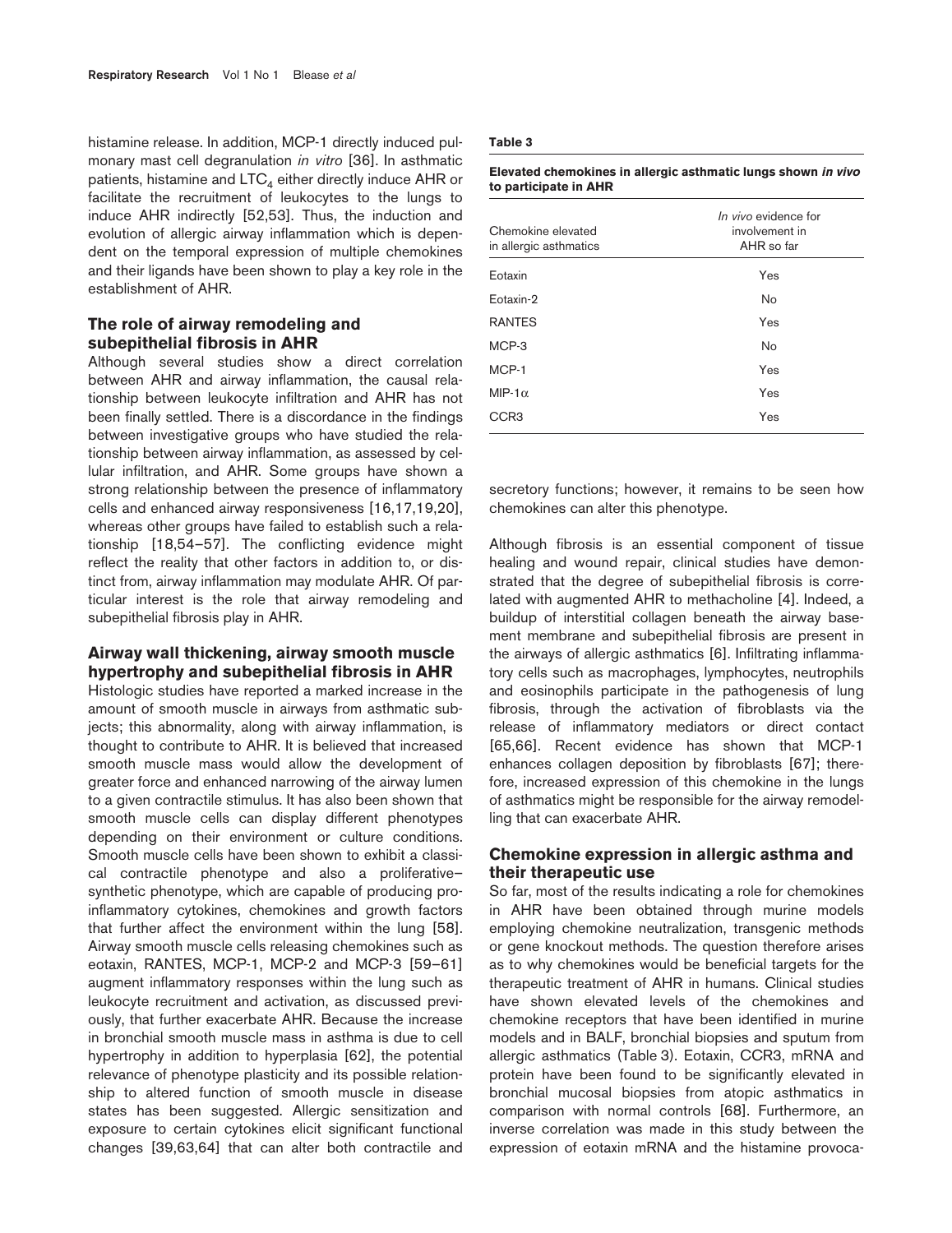tive concentration causing a  $20\%$  decrease in FEV<sub>1</sub> [68]. Significant correlations with clinical parameters of AHR were also found with MCP-1 levels in BALF from patients with allergic asthma [69]. A comprehensive study by Ying *et al* [70••] measured elevated levels of mRNA for eotaxin, eotaxin-2, RANTES, MCP-3, MCP-4 and CCR3 in the bronchial mucosa from allergic asthmatics [67]. In addition, levels of RANTES, MIP-1 $\alpha$  and MCP-1 in BALF have been shown to be significantly increased 4 h after challenge with endobronchial allergen in allergic asthmatics compared with levels before the allergen challenge [71]. Therefore the chemokines that have been shown to have a role in AHR in murine models are elevated in human disease and might be potential targets for the development of therapeutic interventions.

### **Conclusions**

Taken together, both experimental evidence from murine models and clinical evidence of elevated chemokine and chemokine receptor levels in the allergic asthmatic lung suggest that chemokines, and their receptors, seem to be effective targets for the development of therapeutic interventions to be used in addition to current therapy for the treatment of AHR. However, it remains to be seen whether the first clinical trials bear out this promise.

#### **References**

- Articles of particular interest have been highlighted as:
- of special interest<br>• of outstanding inte
- of outstanding interest
- 1. McDowell KM: **Pathophysiology of asthma.** *Respir Care Clin N Am* 2000, **6**:15–26.
- 2. Tepper RS, Eigen H: **Airway reactivity in cystic fibrosis.** *Clin Rev Allergy* 1991, **9**:159–168.
- 3. Postma DS, Kerstjens HA: **Characteristics of airway hyperresponsiveness in asthma and chronic obstructive pulmonary disease.** *Am J Respir Crit Care Med* 1998, **158**:S187–S192.
- 4. Boulet LP, Laviolette M, Turcotte H, Cartier A, Dugas M, Malo JL, Boutet M: **Bronchial subepithelial fibrosis correlates with airway responsiveness to methacholine.** *Chest* 1997, **112**:45–52
- 5. Boulet LP, Chakir J, Dube J, Laprise C, Boutet M, Laviolette M: **Airway inflammation and structural changes in airway hyper-responsiveness and asthma: an overview.** *Can Respir J* 1998, **5**:16–21
- 6. Elias JA, Zhu Z, Chupp G, Homer RJ: **Airway remodeling in asthma.** *J Clin Invest* 1999, **104**:1001–1006.
- 7. Zlotnik A, Morales J, Hedrick JA: **Recent advances in chemokines and chemokine receptors.** *Crit Rev Immunol* 1999, **19**:1–47.
- 8. Taub DD, Oppenheim JJ: **Chemokines, inflammation and the immune system.** *Ther Immunol* 1994, **1**:229–246.
- 9. Schweickart VL, Epp A, Raport CJ, Gray PW: **CCR11 is a functional receptor for the monocyte chemoattractant protein family of chemokines.** *J Biol Chem* 2000, **275**:9550–9556.
- 10. Bonecchi R, Polentarutti N, Luini W, Borsatti A, Bernasconi S, Locati M, Power C, Proudfoot A, Wells TN, Mackay C, Mantovani A, Sozzani S: **Up-regulation of CCR1 and CCR3 and induction of chemotaxis to CC chemokines by IFN-gamma in human neutrophils.** *J Immunol* 1999, **162**:474–479.
- 
- 11. Zhang S, Youn BS, Gao JL, Murphy PM, Kwon BS: **Differential effects of leukotactin-1 and macrophage inflammatory protein-1 alpha on neutrophils mediated by CCR1.** *J Immunol* 1999, **162**:4938–4942.
- 12. Petering H, Gotze O, Kimmig D, Smolarski R, Kapp A, Elsner J: **The biologic role of interleukin-8: functional analysis and expression of CXCR1 and CXCR2 on human eosinophils.** *Blood* 1999, **93**:694–702.
- 13. Strieter RM, Phan SH, Showell HJ, Remick DG, Lynch JP, Genord M, Raiford C, Eskandari M, Marks RM, Kunkel SL: **Monokine-induced neutrophil chemotactic factor gene expression in human fibroblasts.** *J Biol Chem* 1989, **264**:10621–10626.
- 14. Strieter RM, Kunkel SL, Showell HJ, Remick DG, Phan SH, Ward PA, Marks RM: **Endothelial cell gene expression of a neutrophil chemotactic factor by TNF-alpha, LPS, and IL-1 beta.** *Science* 1989, **243**:1467–1469.
- 15. Standiford TJ, Kunkel SL, Basha MA, Chensue SW, Lynch JP 3d, Toews GB, Westwick J, Strieter RM: **Interleukin-8 gene expression by a pulmonary epithelial cell line. A model for cytokine networks in the lung.** *J Clin Invest* 1990, **86**:1945–1953.
- 16. Bentley AM, Menz G, Storz C, Robinson DS, Bradley B, Jeffery PK, Durham SR, Kay AB: **Identification of T lymphocytes, macrophages, and activated eosinophils in the bronchial mucosa in intrinsic asthma. Relationship to symptoms and bronchial responsiveness.** *Am Rev Respir Dis* 1992, **146**:500–506.
- 17. Wardlaw AJ, Dunnette S, Gleich GJ, Collins JV, Kay AB: **Eosinophils and mast cells in bronchoalveolar lavage in subjects with mild asthma. Relationship to bronchial hyperreactivity.** *Am Rev Respir Dis* 1988, **137**:62–69.
- 18. Ferguson AC, Wong FW: **Bronchial hyperresponsiveness in asthmatic children. Correlation with macrophages and eosinophils in broncholavage fluid.** *Chest* 1989, **96**:988–991.
- 19. Azzawi M, Bradley B, Jeffery PK, Frew AJ, Wardlaw AJ, Knowles G, Assoufi B, Collins JV, Durham S, Kay AB: **Identification of activated T lymphocytes and eosinophils in bronchial biopsies in stable atopic asthma.** *Am Rev Respir Dis* 1990, **142**:1407–1413.
- 20. Kirby JG, Hargreave FE, Gleich GJ, O'Byrne PM: **Bronchoalveolar cell profiles of asthmatic and nonasthmatic subjects.** *Am Rev Respir Dis* 1987, **136**:379–383.
- 21. Lukacs NW, Standiford TJ, Chensue SW, Kunkel RG, Strieter RM, Kunkel SL: **C-C chemokine-induced eosinophil chemotaxis during allergic airway inflammation.** *J Leukoc Biol* 1996, **60**:573–578.
- 22. Griffiths**-**Johnson DA, Collins PD, Rossi AG, Jose PJ, Williams TJ: **The chemokine, eotaxin, activates guinea-pig eosinophils** *in vitro* **and causes their accumulation into the lung** *in vivo***.** *Biochem Biophys Res Commun* 1993, **197**:1167–1172.
- 23. Stafford S, Li H, Forsythe PA, Ryan M, Bravo R, Alam R: **Monocyte chemotactic protein-3 (MCP-3)/fibroblast-induced cytokine (FIC) in eosinophilic inflammation of the airways and the inhibitory effects of an anti-MCP-3/FIC antibody.** *J Immunol* 1997, **158**: 4953–4960.
- 24. Teixeira MM, Wells TN, Lukacs NW, Proudfoot AE, Kunkel SL, Williams TJ, Hellewell PG: **Chemokine-induced eosinophil recruitment. Evidence of a role for endogenous eotaxin in an in vivo allergy model in mouse skin.** *J Clin Invest* 1997, **100**:1657–1666.
- 25. Rothenberg ME, Ownbey R, Mehlhop PD, Loiselle PM, van de Rijn M, Bonventre JV, Oettgen HC, Leder P, Luster AD: **Eotaxin triggers eosinophil-selective chemotaxis and calcium flux via a distinct receptor and induces pulmonary eosinophilia in the presence of interleukin 5 in mice.** *Mol Med* 1996, **2**:334–348.
- 26. Daugherty BL, Siciliano SJ, DeMartino JA, Malkowitz L, Sirotina A, Springer MS: **Cloning, expression, and characterization of the human eosinophil eotaxin receptor.** *J Exp Med* 1996, **183**:2349– 2354.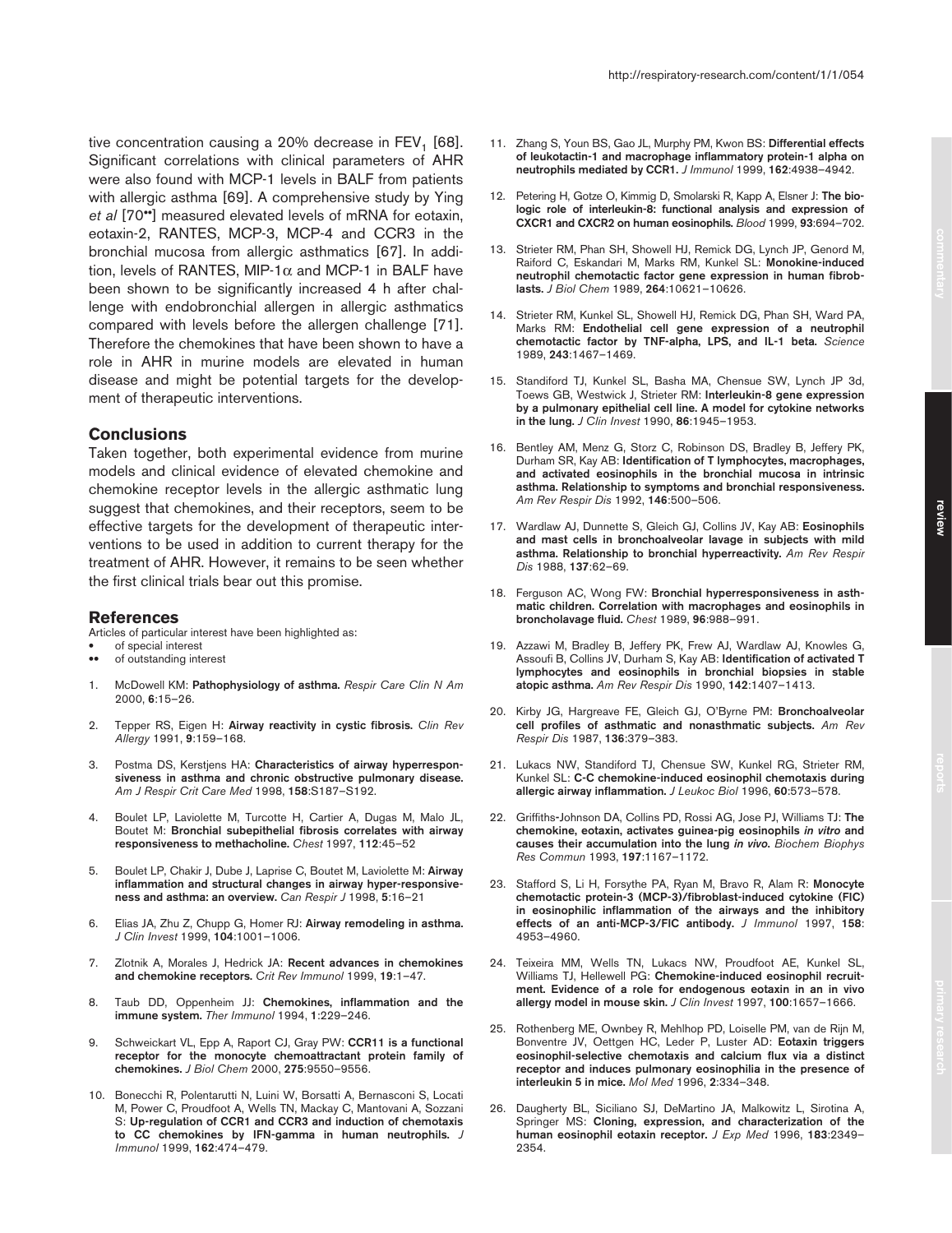- 27. Ponath PD, Qin S, Ringler DJ, Clark-Lewis I, Wang J, Kassam N, Smith H, Shi X, Gonzalo JA, Newman W, Gutierrez-Ramos JC, Mackay CR: **Cloning of the human eosinophil chemoattractant, eotaxin. Expression, receptor binding, and functional properties suggest a mechanism for the selective recruitment of eosinophils.** *J Clin Invest* 1996, **97**:604–612.
- 28. Gonzalo JA, Lloyd CM, Kremer L, Finger E, Martinez-A C, Siegelman MH, Cybulsky M, Gutierrez-Ramos JC: **Eosinophil recruitment to the lung in a murine model of allergic inflammation. The role of T cells, chemokines, and adhesion receptors.** *J Clin Invest* 1996, **98**:2332–2345.
- 29. Kampen GT, Stafford S, Adachi T, Jinquan T, Quan S, Grant JA, Skov PS, Poulsen LK, Alam R: **Eotaxin induces degranulation and chemotaxis of eosinophils through the activation of ERK2 and p38 mitogen-activated protein kinases.** *Blood* 2000, **95**:1911–1917.
- 30. Honda K, Chihara J: **Eosinophil activation by eotaxin eotaxin primes the production of reactive oxygen species from eosinophils.** *Allergy* 1999, **54**:1262–1269.
- 31. Yamada H, Yamaguchi M, Yamamoto K, Nakajima T, Hirai K, Morita Y, Sano Y, Yamada H: **Eotaxin in induced sputum of asthmatics: relationship with eosinophils and eosinophil cationic protein in sputum.** *Allergy* 2000, **55**:392–397.
- 32. Forssmann U, Uguccioni M, Loetscher P, Dahinden CA, Langen H, Thelen M, Baggiolini M: **Eotaxin-2, a novel CC chemokine that is selective for the chemokine receptor CCR3, and acts like eotaxin on human eosinophil and basophil leukocytes.** *J Exp Med* 1997, **185**:2171–2176.
- 33. Shinkai A, Yoshisue H, Koike M, Shoji E, Nakagawa S, Saito A, Takeda T, Imabeppu S, Kato Y, Hanai N, Anazawa H, Kuga T, Nishi T: **A novel human CC chemokine, eotaxin-3, which is expressed in IL-4-stimulated vascular endothelial cells, exhibits potent activity toward eosinophils.** *J Immunol* 1999, **163**:1602–1610.
- 34. Palframan RT, Collins PD, Williams TJ, Rankin SM: **Eotaxin induces a rapid release of eosinophils and their progenitors from the bone marrow.** *Blood* 1998, **91**:2240–2248.
- 35. Campbell EM, Kunkel SL, Strieter RM, Lukacs NW: **Temporal role of chemokines in a murine model of cockroach allergen-induced airway hyperreactivity and eosinophilia.** *J Immunol* 1998, **161**: 7047–7053.
- 36. Campbell EM, Charo IF, Kunkel SL, Strieter RM, Boring L, Gosling J, Lukacs NW: **Monocyte chemoattractant protein-1 mediates cockroach allergen-induced bronchial hyperreactivity in normal but not CCR2–/– mice: the role of mast cells.** *J Immunol* 1999, **163**:2160– 2167.
- 37. Bradley BL, Azzawi M, Jacobson M, Assoufi B, Collins JV, Irani AM, Schwartz LB, Durham SR, Jeffery PK, Kay AB: **Eosinophils, T-lymphocytes, mast cells, neutrophils, and macrophages in bronchial biopsy specimens from atopic subjects with asthma: comparison with biopsy specimens from atopic subjects without asthma and normal control subjects and relationship to bronchial hyperresponsiveness.** *J Allergy Clin Immunol* 1991, **88**:661–674.
- 38. Shi HZ, Deng JM, Xu H, Nong ZX, Xiao CQ, Liu ZM, Qin SM, Jiang HX, Liu GN, Chen YQ: **Effect of inhaled interleukin-4 on airway hyperreactivity in asthmatics.** *Am J Respir Crit Care Med* 1998, **157**:1818–1821.
- 39. Hakonarson H, Maskeri N, Carter C, Chuang S, Grunstein MM: **Autocrine interaction between IL-5 and IL-1beta mediates altered responsiveness of atopic asthmatic sensitized airway smooth muscle.** *J Clin Invest* 1999, **104**:657–667.
- 40. De Sanctis GT, Itoh A, Green FH, Qin S, Kimura T, Grobholz JK, Martin TR, Maki T, Drazen JM: **T-lymphocytes regulate genetically determined airway hyperresponsiveness in mice.** *Nat Med* 1997, **3**:460–462.
- 41. Robinson DS, Hamid Q, Ying S, Tsicopoulos A, Barkans J, Bentley AM, Corrigan C, Durham SR, Kay AB: **Predominant TH2-like bronchoalveolar T-lymphocyte population in atopic asthma.** *N Engl J Med* 1992, **326**:298–304.
- 42. Lukacs NW, Strieter RM, Warmington K, Lincoln P, Chensue SW, • Kunkel SL: **Differential recruitment of leukocyte populations and alteration of airway hyperreactivity by C-C family chemokines in allergic airway inflammation.** *J Immunol* 1997, **158**:4398–4404.

These authors demonstrate the involvement of multiple CC chemokines in the recruitment of particular leukocyte populations to the lung during allergic airway inflammation and show evidence that neutralization of MCP-1 decreases AHR.

- 43. Bonecchi R, Bianchi G, Bordignon PP, D'Ambrosio D, Lang R, Borsatti A, Sozzani S, Allavena P, Gray PA, Mantovani A, Sinigaglia F: **Differential expression of chemokine receptors and chemotactic responsiveness of type 1 T helper cells (Th1s) and Th2s.** *J Exp Med* 1998, **187**:129–134.
- 44. Sallusto F, Mackay CR, Lanzavecchia A: **Selective expression of the eotaxin receptor CCR3 by human T helper 2 cells.** *Science* 1997, **277**:2005–2007.
- 45. Lloyd CM, Delaney T, Nguyen T, Tian J, Martinez-A C, Coyle AJ, Gutierrez-Ramos JC: **CC chemokine receptor (CCR)3/eotaxin is followed by CCR4/monocyte-derived chemokine in mediating pulmonary T helper lymphocyte type 2 recruitment after serial antigen challenge** *in vivo***.** *J Exp Med* 2000, **191**:265–274.
- 46. Zingoni A, Soto H, Hedrick JA, Stoppacciaro A, Storlazzi CT, Sinigaglia F, D'Ambrosio D, O'Garra A, Robinson D, Rocchi M, Santoni A, Zlotnik A, Napolitano M: **The chemokine receptor CCR8 is preferentially expressed in Th2 but not Th1 cells.** *J Immunol* 1998, **161**: 547–551.
- 47. Schulman ES: **The role of mast cell derived mediators in airway hyperresponsiveness.** *Chest* 1986, **90**:578–583.
- 48. Casale TB, Wood D, Richerson HB, Zehr B, Zavala D, Hunninghake GW: **Direct evidence of a role for mast cells in the pathogenesis of antigen-induced bronchoconstriction.** *J Clin Invest* 1987, **80**: 1507–1511.
- 49. Casale TB, Wood D, Richerson HB, Trapp S, Metzger WJ, Zavala D, Hunninghake GW: **Elevated bronchoalveolar lavage fluid histamine levels in allergic asthmatics are associated with methacholine bronchial hyperresponsiveness.** *J Clin Invest* 1987, **79**:1197– 1203.
- 50. Sousa AR, Lane SJ, Nakhosteen JA, Yoshimura T, Lee TH, Poston RN: **Increased expression of the monocyte chemoattractant protein-1 in bronchial tissue from asthmatic subjects.** *Am J Respir Cell Mol Biol* 1994, **10**:142–147.
- 51. Jahnz**-**Rozyk KM, Kuna P, Pirozynska E: **Monocyte chemotactic and activating factor/monocyte chemoattractant protein (MCAF/MCP-1) in bronchoalveolar lavage fluid from patients with atopic asthma and chronic bronchitis.** *J Invest Allergol Clin Immunol* 1997, **7**:254–259.
- 52. de Gouw HW, Verbruggen MB, Twiss IM, Sterk PJ: **Effect of oral Larginine on airway hyperresponsiveness to histamine in asthma.** *Thorax* 1999, **54**:1033–1035.
- 53. Crowther SD, Morley J, Costello JF: **Varied effects of regular salbutamol on airway responsiveness to inhaled spasmogens.** *Lancet* 1997, **350**:1450.
- 54. Adelroth E, Rosenhall L, Johansson SA, Linden M, Venge P: **Inflammatory cells and eosinophilic activity in asthmatics investigated by bronchoalveolar lavage. The effects of antiasthmatic treatment with budesonide or terbutaline.** *Am Rev Respir Dis* 1990, **142**:91–99.
- 55. Ollerenshaw SL, Woolcock AJ: **Characteristics of the inflammation in biopsies from large airways of subjects with asthma and subjects with chronic airflow limitation.** *Am Rev Respir Dis* 1992, **145**: 922–927.